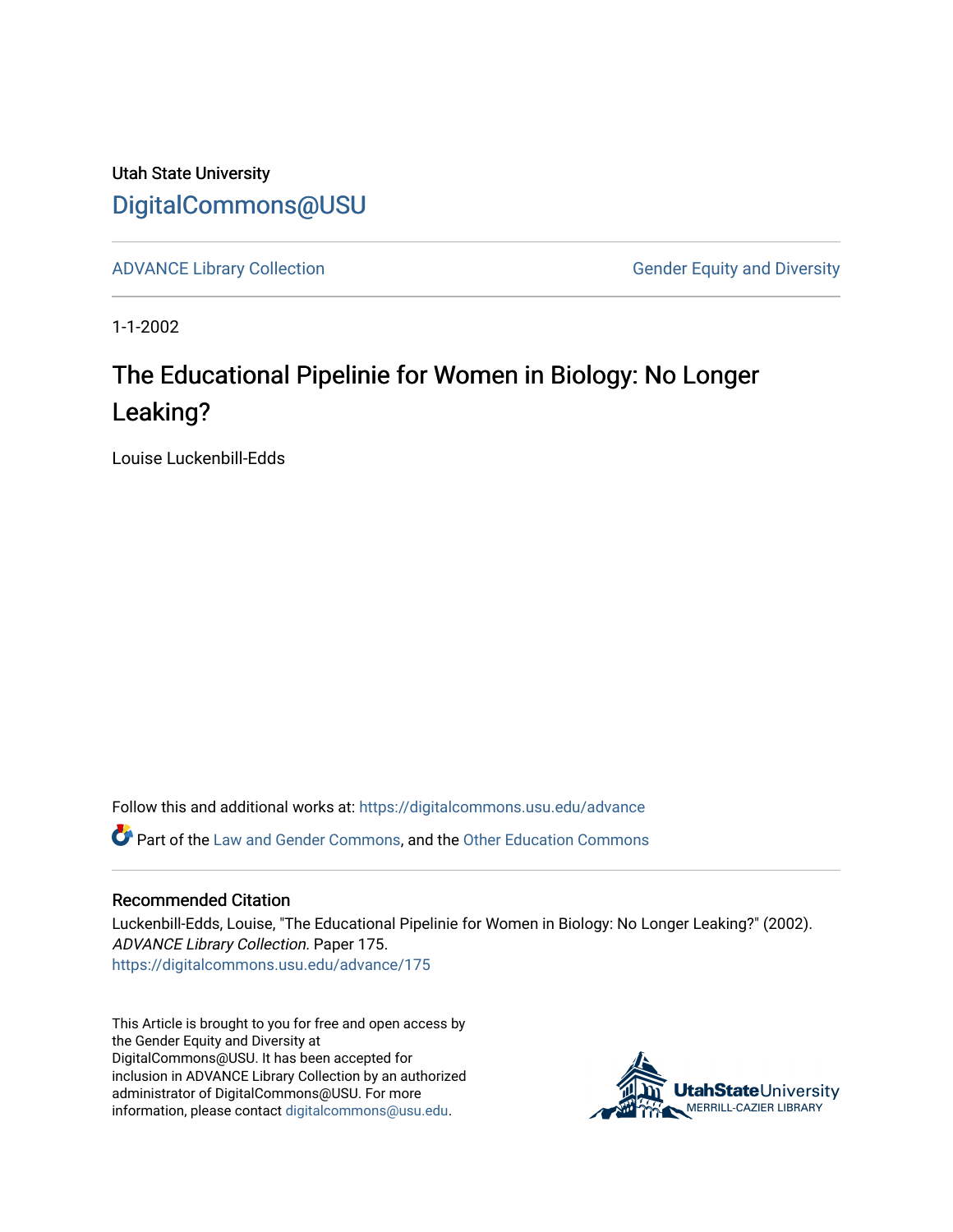# The Educational Pipeline for Women in Biology: No Longer Leaking?

LOUISE LUCKENBILL-EDDS

escribing the past 30 years of progress toward gender equity in science, one observer wrote: "Although optimistic about future prospects, I must also point out some daunting toads and serpents lurking in the gardens of science. These challenge the rising generation of young scientists to be no less intrepid [than past activists who catalyzed change]"(Herschbach 1999, p. 66). The failure of the sciences to attract and retain women has meant a loss of diversity, as well as a loss of talent and creativity, that impoverishes research viewpoints and limits effective communication of science with diverse sectors of society. Our awareness of this situation can be traced to at least two major influences: First, the extension of civil rights legislation to women gave credence and power to voices raising concerns in the postfeminist climate of the 1970s; second, 20 years ago, reports from the US Office of Technology Assessment pointed out that the recruitment pool of minorities and women in the physical, mathematical and computer, and biological sciences, and in engineering and economics—the "educational pipeline" for doctorates, as Berryman (1983) characterized it—was exceedingly small. Indeed, studies of the scientific work force showed that the small pool of minorities and women could not compensate for the predicted decline in the traditional pool of white male recruits (Widnall 1988). For example, at every level after high school, fewer qualified women than men advanced to the next stage of training in science (OTA 1985). The reaction to this predicted shortage in scientific "manpower" was to ask *why* the pipeline leaked and *where*it leaked. All research pointed both to the source—a failure to attract and enroll women—and to the pipeline itself—a failure to retain women in the process of training scientists (Berryman 1983, Ware et al. 1983, Manis et al. 1989, Hanson 1996, Civian et al. 1997).

Why did the pipeline leak more women than men? Two types of explanations are offered for women's underrepresentation in science: Either women act differently from men (the difference model) or they are treated differently in the culture of science (the structural deficit model) (Sonnert 1999).

Until recently, the difference model emphasized deficiencies in ability, preparation, or socialization of women who chose to take up education and research in a system organized and dominated historically by men (see Sonnert 1999 for a recent discussion). Women's alleged deficiencies might involve innate biological factors—"girls' brains are different from boys'" or "girls can't do math"—a conclusion based, for example, on the fact that 12-year-old boys, not girls, achieved the highest aptitude scores in mathematics on college-entry standardized tests (Benbow and Stanley 1982). Women and girls often were weak in mathematics, their poor preparation guaranteeing that they either would be frightened of science or would fail early on. Or, socialization processes that begin early in childhood and continue into young adulthood could be important. For example, in a population of high school students with high ability who later enrolled in college, plans for a future family and personal lives inhibited women, but not men, from high educational aspirations and majoring in science. High school teachers and counselors also had a stronger influence on women's choices, in accord with the idea that girls are more often socialized to gain approval from pleasing others, although the patterns of influence were not clearly positive or negative (Ware and Lee 1988). Societal stereotypes that influenced lifestyle choices for career and family were viewed as mutually exclusive in the early 1980s, as noted in the Illinois Valedictorian Project (Arnold 1993). One group of highly talented young women perceived a conflict in a lifestyle that combined career and family and limited their career aspirations, thereby conforming to society's stereotyped roles, while another group from the same population aspired to careers, entered male-dominated professions, and were

Louise Luckenbill-Edds (e-mail: luckenbi@mbl.edu), emerita associate professor of neuroanatomy at Ohio University, is a neurobiologist in the area of cellular developmental biology; she has taught undergraduate, graduate, and medical school students. © 2002 American Institute of Biological Sciences.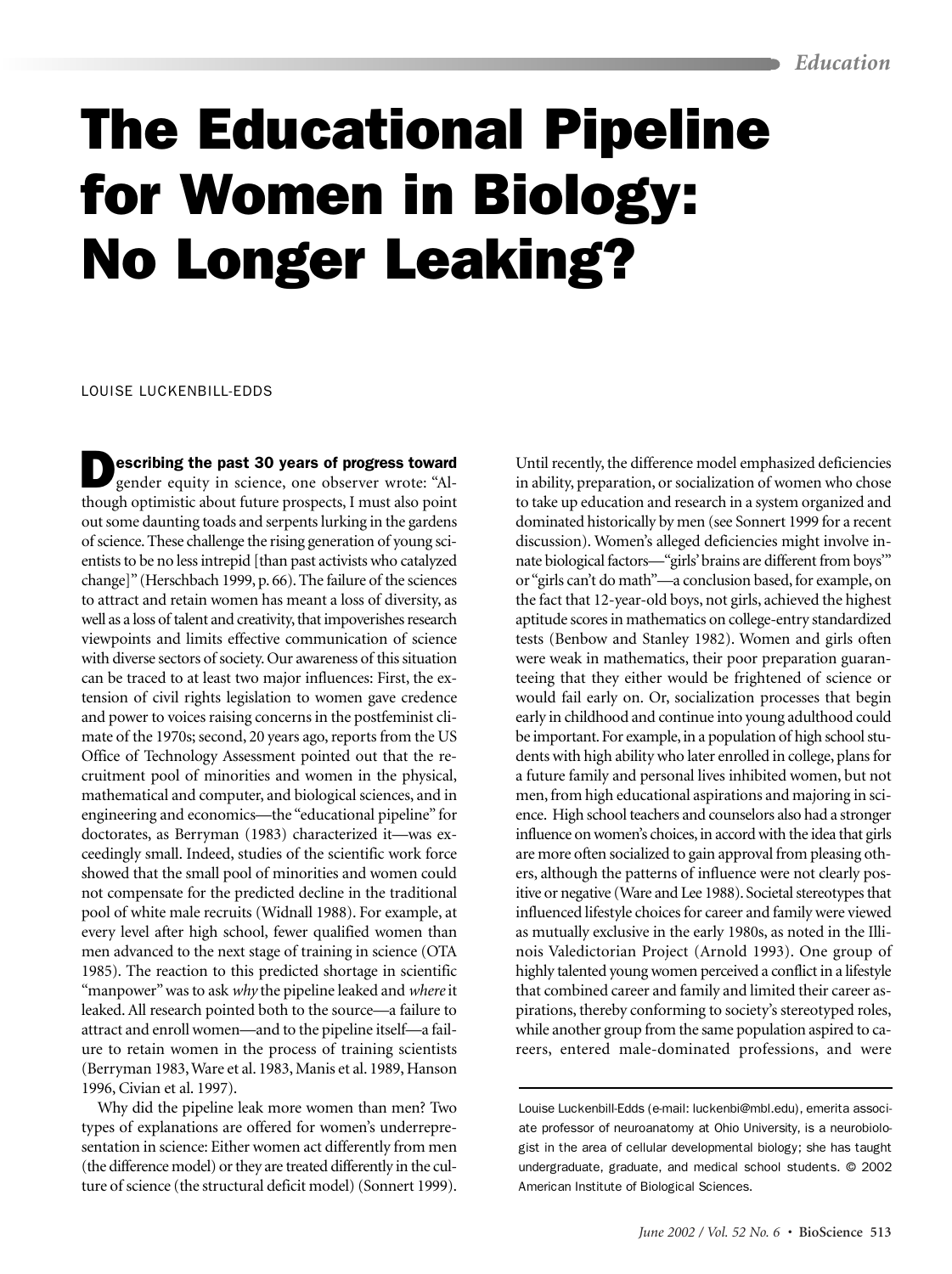successful in their careers. Both groups of women ended up with similar patterns for marriage and family, showing that "[early] aspirations limit their attainment more than actual life events" (Arnold 1987).

The alternative model, that women are treated differently because of deficits in the system of science, gained acceptance when it was recognized that legal, political, and social barriers could block women's full participation in the sciences. For example, outright discrimination was a factor before equal rights legislation was enacted, as in the case of the admissions quota system at the University of North Carolina, which restricted entry of women "to those who are especially well-qualified," resulting in a 1970 freshman class of 1893 men and only 426 women (Chamberlain 1988).

Such causes for the leaky pipeline seem archaic after the period of tinkering with equal rights legislation in the 1970s, which aimed at tailoring education, training, and employment to redress women's disadvantages (European Commission 2000). However, despite progress and general awareness of these issues now, leaks in the educational pipeline, as well as gender differences in career outcomes, continue to plague science, prompting comments like Herschbach's at the beginning of this article.

A brief discussion of gender differences in "style" may help explain why science needs the contributions of women. Recent sociological research views science as a social system and finds gender differences in the practice and organization of scientific work, not in modes of thinking or scientific methodology (Fox 1999). It should be emphasized that these differences are based on statistical averages or trends for groups, and there is considerable overlap in patterns for women and men, as well as a range of diversity within each gender group. Investigators postulate complex interactions between structural deficits within the system and gender behavioral differences, rather than a single group of causes, to account for differences (Selby 1999, Sonnert 1999). In one case researchers interviewed 200 scientists out of a study group of 700 who had been awarded National Science Foundation (NSF) or National Research Council (NRC) postdoctoral fellowships and found gender differences in informal styles for "doing science" (Sonnert and Holton 1995). Women tended to select an unoccupied subfield as their niche for research, did not shy away from detailed, meticulous work, and emphasized perfection for publishing results. Men tended to want to move their field to the forefront, to make a splash in science. Men were more career oriented and more comfortable with the power afforded by success; women were less career oriented and less concerned with the political aspects of science, such as influence and power. When asked what it means to do "good science,"both men and women agreed that addressing an important problem was one characteristic, with men emphasizing creativity and good presentation of research and women emphasizing integrity and comprehensiveness of projects. The conclusion? "[Women's] conformity with the formal rules of science and distance from the more informal ways of doing science appear to be two sides of the same coin—the social marginalization of women scientists" (Sonnert and Holton 1995, p. 156). This conclusion raises a broader, more critical question for the social framework of science: Namely, what determines the value standard against which different styles are measured (Fox 1999)? Can science afford not to truly incorporate gender diversity? Even within the scientific establishment, voices call for women's viewpoints to be seen as positive influences, to be valued for the sake of fairness and for the good of science (Sonnert and Holton 1995).

# *Update on the educational pipeline*

How do women fare today? For all fields of study, they have earned over half of all bachelor's degrees since 1982 and over half of all master's degrees since 1986. In 1970, women held 13 percent of academic doctorates (PhD or EdD) and 6 percent of first professional degrees, defined by The National Center for Education Statistics (NCES) as including the first postbaccalaureate degrees in medicine, dentistry, and law, such as the MD, DMD, and the LLB; by 1998, those figures had risen to 42 percent and 43 percent, respectively (figure 1; NCES 2000, 2001). Thus, in view of women's overall educational gains in the past three decades, continuing leaks in the science pipeline would be particularly disturbing.

Indeed, when the term *leaky pipeline* was coined, increasing numbers of women were entering and continuing in science, given today's 30-year perspective. By 1996, women



*Figure 1. Percentages of all bachelor's (bach), master's (ms), academic doctoral (doc) degrees, and first professional (frstprof) degrees (medicine, dentistry, and law) earned by women from 1969–1970 to 1997–1998. Women's bachelor's and master's degrees gradually increased over the entire period. Doctorates rose more steeply during the first decade. For first professional degrees, women earned a much smaller percentage in the early 1970s, compared with other degrees. Then their percentage of first professional degrees rapidly increased until the mid-1980s and tapered off into the 1990s, reaching just over 40 percent, a pattern which paralleled and then slightly exceeded the pattern of women's gains in academic doctorates.*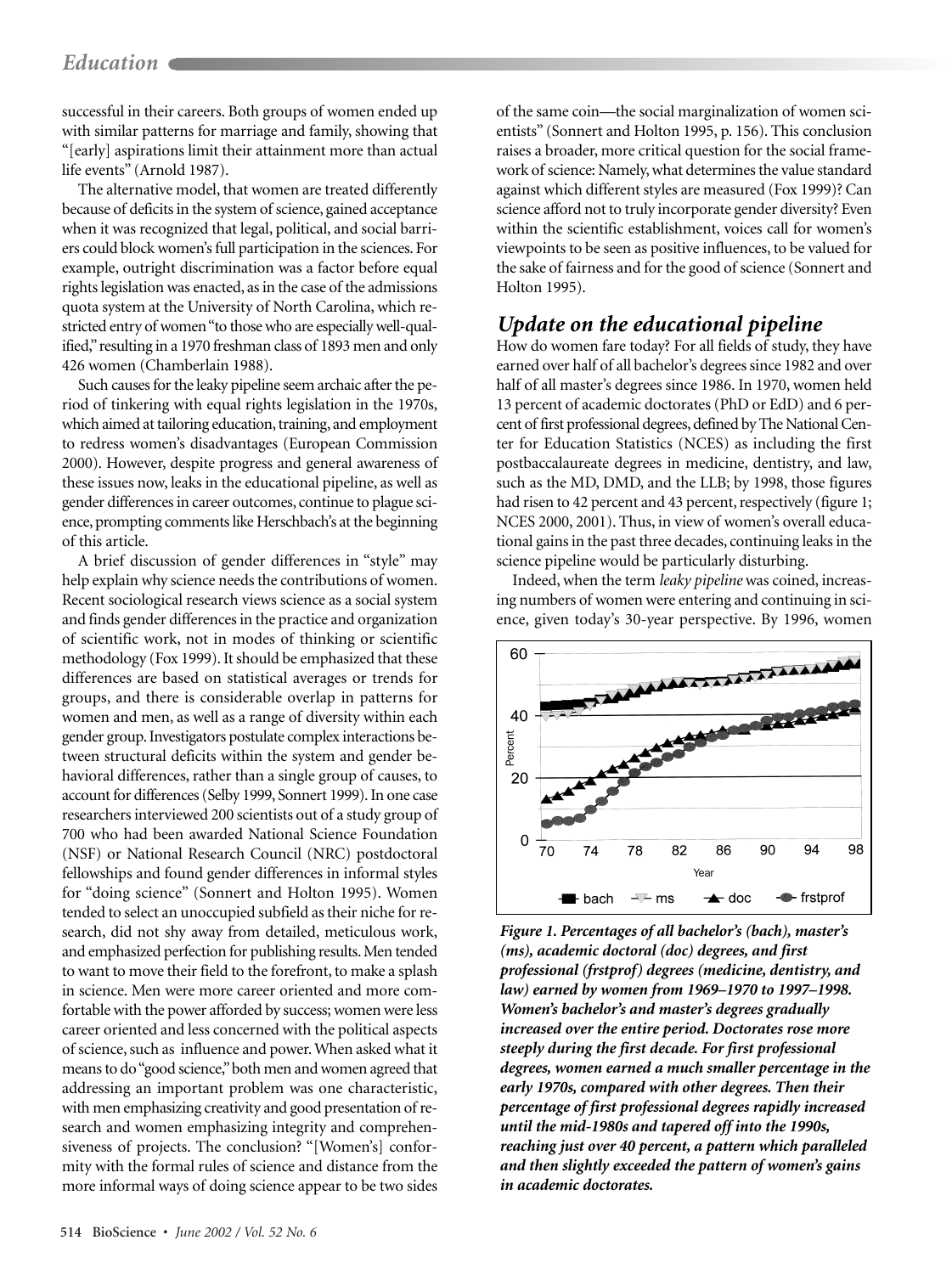earned nearly half of the bachelor's degrees in all of the sciences, including the social sciences and engineering, compared to only one-fifth in 1966 (NSB 2000). During that 30-year period, women's degrees doubled in the biological and agricultural sciences, more than doubled in psychology, and increased in engineering more than tenfold (NSF 2000). Women's movement into the natural sciences was particularly striking in the biological sciences, where women earned over half of the bachelor's degrees in 1996. They also took midlevel laboratory science courses like biochemistry, genetics, and organic chemistry as often as men and studied college algebra and statistics on a par with men, while narrowing the gender gap in completion of calculus (NSF 2000). Thus, by the 1990s, leaks at the bachelor's and master's levels were no longer the major cause of women's attrition from biology. Nevertheless, farther along the biology pipeline, women still earned proportionately fewer doctorates—the degree of entry into the profession—than men (figure 2). Furthermore, some of the gains in the proportion of women resulted from a decrease in the participation of men (figures 3, 4), so women actually filled slots in biology vacated by men, as had been predicted by the demographic studies in the 1980s (OTA 1985).

These comparisons of gender participation in the scientific pipeline illustrate the difficulties in expressing such trends accurately. No single expression is adequate, so to provide a clearer picture, I have documented women's earned degrees in two ways—by numbers and by proportion (with men). I have also estimated women's interest in biology as a field of study and women's continuation in biology from a baccalaureate to a doctorate, using methods developed by the Task Force on Women in Higher Education (Chamberlain 1988).



*Figure 2. Percentages of all degrees in biology earned by women from 1970 to 1998. The percentages of bachelor's (bach) and master's (ms) degrees increased more rapidly in the first half of the 30-year period. Bachelor's and master's degrees rose in parallel from the mid-1980s to the end of the decade. In the early 1970s, however, master's degrees exceeded bachelor's degrees, and during the decade from the mid-1970s to mid-1980s, the converse was true. The percentage of doctoral degrees (doc) climbed steadily throughout the period, reaching just over 40 percent.*

The task force calculated "parity indices" for the proportion of women choosing biology as a field of study and the proportion earning a graduate degree after completing a baccalaureate. Parity indices are useful because they avoid confounding data on women with general forces in education or in the job market that are independent of gender. On the other hand, most large-scale studies miss leaks within any given stage of the pipeline, because they are based on readily available statistics like earned degrees or total enrollment. (All calculations here are based on data for earned degrees from the US Department of Education, which defines *biology* as including biochemistry, botany, cell and molecular biology, microbiology, zoology, and other specializations like anatomy, ecology, marine biology, neurosciences, genetics, but not preparation for health care professions—neither for medicine nor for allied health fields.)

Undergraduates often change majors and career interests, and science, math, and engineering (SME) are among the fields that traditionally lose the most students (Astin and Astin 1992). Whether students enrolled in any field actually complete a degree is difficult to determine, because either the fate of individual students must be traced or trends must be sampled longitudinally. Astin and Astin (1992) analyzed US trends in a large sample of freshmen in 1985 and found that 40 percent defected from SME majors by 1989 and even more, 50 percent, defected from the biological sciences. For SME fields during that period, there was no gender difference in net losses. But in biology, the loss was proportionally greater among women, so that the flow of women *within* the biology pipeline did not keep up with the flow at the source.

Using a case study approach to the question of how persistence and attrition are linked to gender, I confirmed that the biology pipeline was leaky at Ohio University, a large, midwestern state university. Between 1989 and 1994, more women (60 percent) than men majored in biology, but a significantly smaller proportion of women (53 percent) persisted beyond freshman year, compared with men (70 percent) (Luckenbill-Edds 2001). Students who did not persist in biology switched to another field, usually a social science. There was no gender difference among students who left Ohio University during the first year. In addition, I followed the fate of a class of biology majors who enrolled at Ohio University in 1994.

#### *Thirty-year trends in the biology pipeline*

Enrollment in biology fluctuated over the past three decades as a function of many factors, some of which influenced women's enrollment. For example, during a tight job market, women are recruited to fill slots when men seek other employment (Chamberlain 1988). Data on the number of earned bachelor's degrees in biology showed the following patterns: Overall degrees in biology shot up nearly 60 percent from the early 1970s to the mid-1970s (figure 3), a period characterized by a flight from the arts and sciences (i.e., the humanities and social sciences; Bowen and Rudenstine 1992). Biology enrollments for both genders then declined for a decade,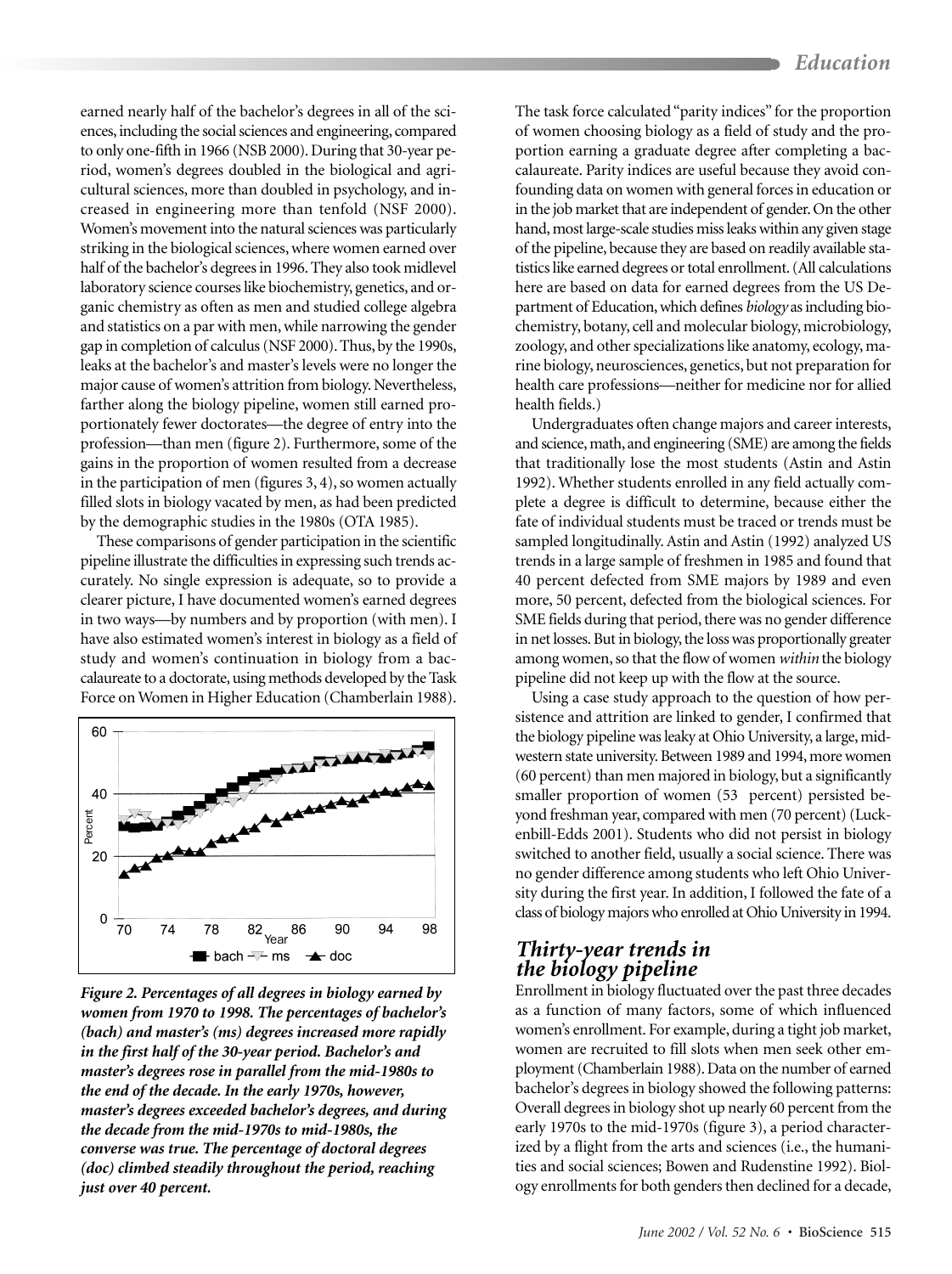followed by another rapid increase in the 1990s to levels far above those of the mid-1970s (figure 3; NCES 1997, 2001). Men's enrollment in biology, more than women's, appeared to drive the earlier swings in undergraduate degrees, until the 1990s, when equal numbers of men and women accounted for the increases in undergraduate degrees in biology (figure 3).

On the other hand, women's enrollment did not always parallel the swings in the field as a whole. The number of women's bachelor's degrees in biology nearly doubled when enrollments exploded in the mid-1970s, but then leveled off through the



*Figure 3. In biology, the number of bachelor's degrees earned by men and women increased in parallel during the first half of the 1970s, although the number of women's degrees was less than half that of men's. Beginning in the mid-1970s, the number of degrees earned by men declined, while the number earned by women held steady. In the early 1990s, degrees earned by men and women began to increase at the same rate. After the mid-1990s, the number of women's degrees rose more steeply, until women earned more biology bachelor's degrees than men. Reprinted from* **ASCB Newsletter** *(2000, vol. 23, pp. 18–21), with permission from the American Society for Cell Biology.*

late 1970s into the late 1980s, a period when the number of biology degrees earned by men declined (figure 3). Thus, since the *number* of men earning bachelor's degrees in biology declined, the *proportion* of women earning degrees increased from the mid-1970s into the late 1980s (figure 2).

In the late 1980s and early 1990s, the situation changed. At first, equal numbers of women and men earned bachelor's degrees in biology, but after the mid-1990s, the number of women climbed faster than the number of men (figure 3), leading to a greater proportion of women in the growth spurt in the field at the end of that decade (figure 2). By the 1997–1998 academic year (the last years that statistics were monitored), women earned over half (55 percent) of the bachelor's degrees in biology (figure 2; NCES 2001), finally catching up with the proportion of women gaining bachelor degrees in all fields (figure 1).



*Figure 4. In biology, the number of doctoral degrees earned by women gradually increased over the last 30 years, and the number of doctorates earned by men fluctuated and*

Graduate degrees in biology fluctuated less than bachelor's degrees, although there was a slight rise in master's degrees in the mid-1970s that followed the rise in bachelor's degrees (figure 5). Women earned one-third of the master's biology degrees in the 1970s and half of the degrees in the late1980s; this proportion was maintained into the 1990s (figure 2). At the doctoral level, women earned fewer degrees than men over the 30-year period but began to close the gap in the late 1970s; the numbers increased slowly and steadily in the next decade and then more rapidly in the 1990s (figure 4). Thus, at the PhD entry point into both nonacademic and academic biology professions (Chamberlain 1988), the proportion of women increased dramatically from 14 percent in 1970 to 42 percent in 1998 (figure 2) (NCES 1997, 2001). Women's increasing proportion of biology doctorates parallels their gains in doctorates in all fields (figure 1) and also reflects declining or relatively static numbers of men with biology doctorates (figure 4).

# *Women's choices of undergraduate fields*

The source of the biology pipeline no longer seems leaky for women, as witnessed by two periods of rapid growth in absolute numbers—the mid-1970s and the mid-1990s. Currently, women earn over half the bachelor's degrees in biology and a growing proportion of doctoral degrees. However, two demographic factors contributed to women's larger proportion of biology degrees: a decline in men studying biology and an increase in absolute numbers of women in the higher educational system.

*Field parity index for biology.* Because these two factors cloud the interpretation of women's participation in biology, a different question should be asked. Have more women sought degrees in biology, preferring it to other fields? In other words, how is biology distributed among all fields that women study? The field parity index expresses this relation-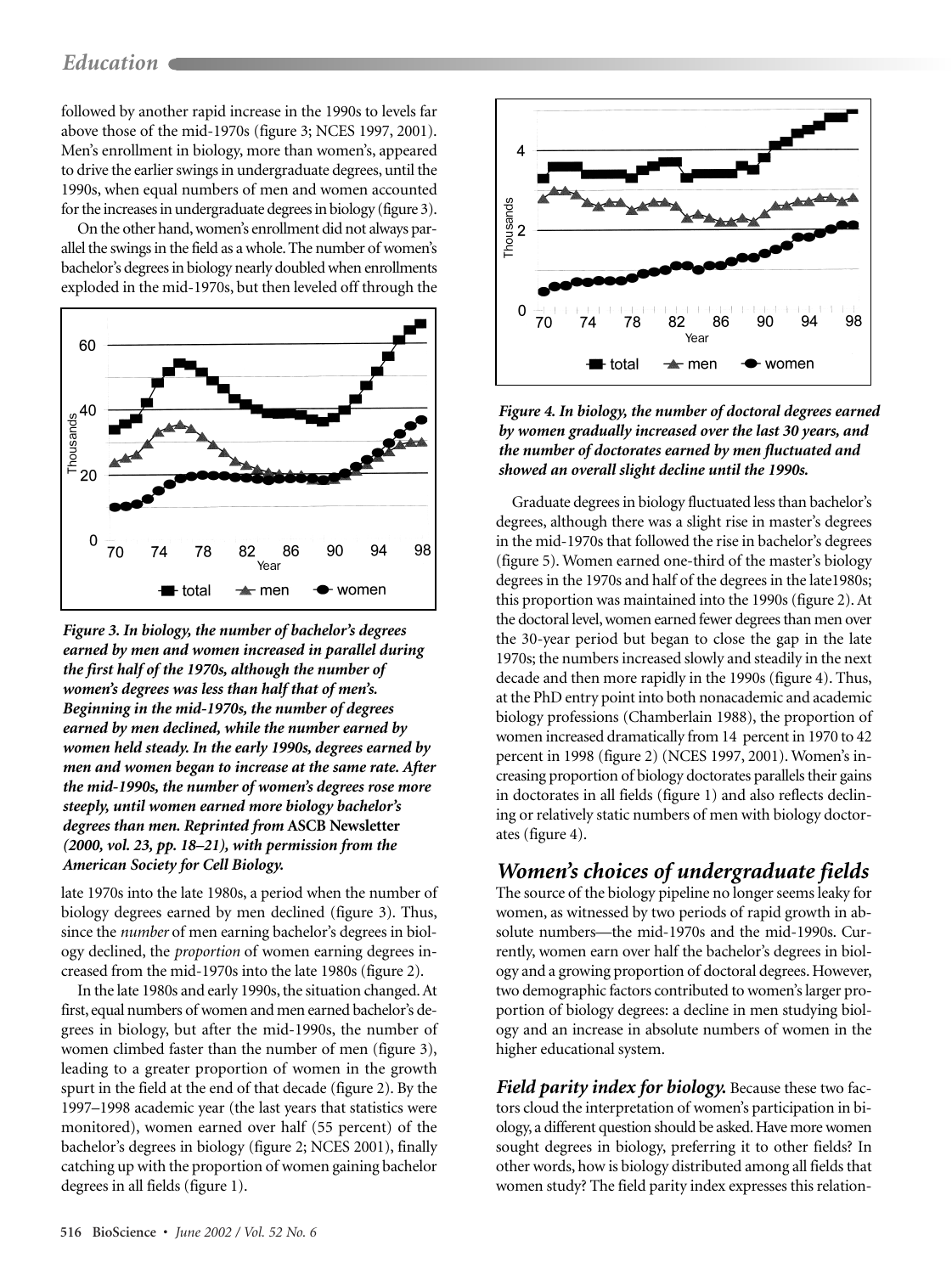![](_page_5_Figure_1.jpeg)

*Figure 5. In biology, the total number of all bachelor's degrees (bach) peaked during the mid-1970s, declined in the decade from the mid-1970s to late 1980s, then rose rapidly in the 1990s. The mid-1970s peak correlated with small increases in the number of master's degrees (ms), whereas the number of doctoral degrees (doc) remained fairly steady until the late 1990s, when the number of doctoral degrees increased slightly.*

ship as the ratio between the proportion of degrees earned by women in biology and the proportion of degrees earned by women in all fields (Chamberlain 1988). (Expressing the preferences of women as a proportion of degrees automatically compares women with men.) When the field parity index reaches 1.0, the distribution of degrees earned by women in that field (e.g., biology) is the same as the distribution of degrees earned by women in all fields and is the same as the distribution of degrees earned by men studying that same field (biology).

At the bachelor's level, the field parity index in biology decreased slightly in the early 1970s and then slowly increased from about 0.7, beginning in the mid-1970s, to reach near parity in the mid-1980s, remaining at this level in the 1990s (figure 6). Thus, the perceived large increases in women's enrollment in biology departments simply mean that women are now on a par with men for selecting biology as a field to earn a degree.

For other fields of study, the 30-year patterns for field parity indices differ from biology in several ways. Fields like psychology and the allied health professions (health administration, medical personnel [medical assistants, technicians, and service people], nursing, pharmacy, and rehabilitative and therapeutic services) have indices greater than 1.0, reflecting a larger proportion of women's bachelor's degrees devoted to those fields, compared with men's, whereas fields like the physical sciences (astronomy, chemistry, geology, physics) have indices less than 1.0, reflecting a smaller proportion of women's bachelor's degrees than men's. Further, indices for academic scientific fields (biology, psychology, and the physical sciences) slowly climbed at the same rate, whereas indices for the allied health professions slowly declined over the

![](_page_5_Figure_6.jpeg)

*Figure 6. The field parity index for women's degrees in biology is a ratio of the proportion of women (compared to men) earning a bachelor's (bach), a master's (ms), or a doctorate (doc) in biology relative to the proportion of women earning degrees in all fields of study. Biology at the bachelor's and master's levels was a smaller component of women's fields of study, compared with men's, in the early 1970s, but gained ground in the mid-1970s to mid-1980s, rising to just above 0.9 of parity in the 1990s. At the doctoral level, biology was more popular as a field of study with women than men in the early 1970s and then decreased in the late 1970s. Women's movement away from parity for earning a biology doctorate was mirrored by a movement toward parity for first professional degrees (frstprof). By the late 1990s, women and men were on a par for choosing to earn a doctorate in biology or a registered first professional degree, out of all fields of study.*

same period. Perhaps the latter, traditionally female-dominated fields gave up part of their share of women's degrees to the formerly male-dominated fields.

#### *Women's choices of fields in graduate school*

So far, it appears that there no longer is a differential leak for women at the source of the pipeline in college, because women choose biology as a field of study on a par with men. This raises two questions: First, are women on a par with men for choosing graduate study in biology to become professional scientists? Second, how does the field parity index for graduate degrees in biology compare with the index for degrees leading to the professional practice of medicine, dentistry, and law?

*Field parity index for biology doctorate.* Patterns at the doctoral level followed the patterns at the bachelor's level after the expected lag in time, but from a different starting point in the 1970s. In the early 1970s, the proportion of women choosing biology for their doctorate was slightly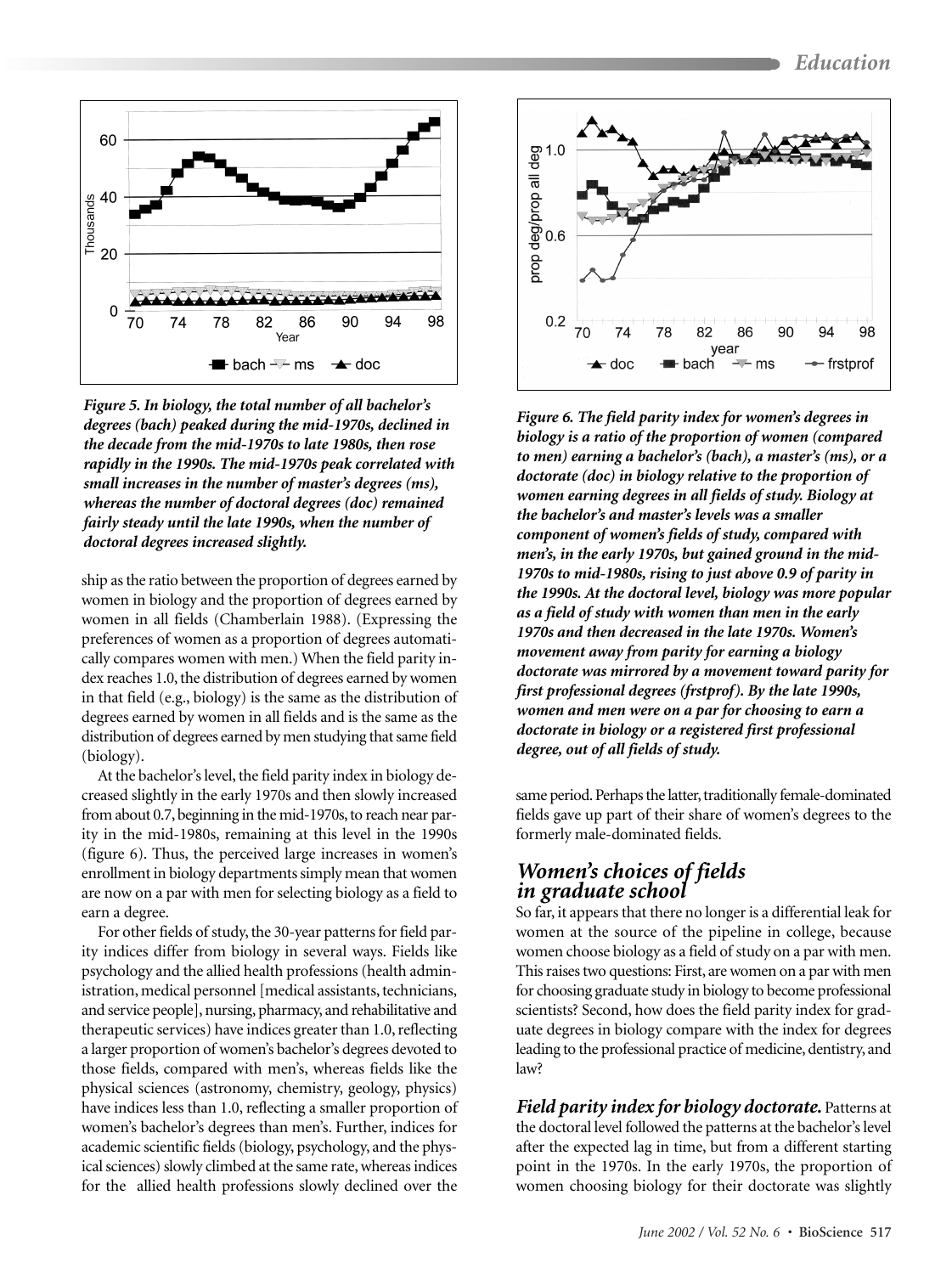above par with men (figure 6), that is, 12 percent to 13 percent of all doctoral degrees earned by women. Then, women's interest in biology declined and fluctuated until the 1990s. During the 1990s, women again chose biology as their field of study for a doctorate on a par with men (figure 6), that is, 11 percent of all doctoral degrees earned by women. Thus, now there is no gender difference in the way the biology doctorate is apportioned among all fields of study. Nevertheless, in the early 1970s, a time before more career options became available, women found a doctorate in biology more attractive than did men (figure 6).

#### *Field parity index for first professional degrees.* The

decline in the field parity index for women's doctorates in biology during the mid-1970s could have been the result of competition for students with the professions of medicine, dentistry, and law, fields that opened up for women at that time (Chamberlain 1988). Between the mid-1970s and the mid-1980s, the percentage of first professional degrees earned by women rose more rapidly than did the percentage of all doctorates earned by women (figure 1). Also, this idea of competition for women doctoral students is supported by the mirror-image relationship between field parity index curves for biology doctorates and those for first professional degrees in the 1970s (figure 6). In the mid-1980s, the slower rise of field parity indices for both biology and first professional degrees paralleled each other, to reach just above par in the 1990s (figure 6).

How can one account for the rapid rise in women's participation in medicine, dentistry, and law in the 1970s, compared with the decline in women's biology doctorates? Women might have wanted to exploit the potential for jobs in new, high status, more lucrative fields, compared with academic fields like biology, thus creating a force that might have been independent of the general job market for the field. Other factors attracting women to the professions of medicine and dentistry could involve explicit, well-formulated career paths that motivated them to persist in science courses. This was true in the case study done at Ohio University of preprofessional health care undergraduates, who studied the same introductory curriculum as the science students. This result ties in with women's preference for applying their knowledge to a specific task and for fashioning coherent lifestyles with respect to education, career, and personal priorities, such as the timing for starting a family (Seymour and Hewitt 1997). Thus, once medicine, dentistry, and law opened up for women in the 1970s, these options may have fulfilled women's preferences and appeared more attractive than a more open-ended degree in science.

Some aspects of the process for getting a degree in medicine, dentistry, veterinary medicine, and even law parallel those for a doctorate in biology, such as mastery of a highly technical body of knowledge, the requirement of an apprenticeship, and a series of qualifying hurdles to become certified. Other aspects of the two types of degrees differ—research for the biology doctorate is unpredictable by definition and alternatives to an academic career may be unclear, in contrast to the familiar, prescribed career path for the medical and law professions. In addition, becoming a scientist takes longer. Based on NRC data from the 1990s, the median "registered time to degree" (RTD) was 7 years from the bachelor's to the doctorate in biology (Henderson et al. 1998). This 7-year median for biology, compared with 3–4 years postbaccalaureate study for the professions, makes earning a doctoral degree in biology more time consuming. Both aspects of training for the biology doctorate—the time involved and the indeterminancy of research—may deter women, more than men, from seeking to become professional biologists since, in the case study of Ohio University undergraduates, women preferred well-defined career goals and a course of study explicitly linked to these goals, making professional careers in medicine or allied health fields more appealing than careers in science.

# *Women's entry into the profession*

Currently, it appears that the *source* of the biology pipeline no longer leaks for women in biology, because they choose biology as a field of study in equal numbers with men. In short, biology is as attractive to women as to men at all levels of study, even more so in the case of undergraduate degrees.

#### *Degree parity in biology and other professions.*

Nevertheless, does the pipeline leak if one assesses *continuation* from the baccalaureate to the doctorate, the entry-degree to the field? To answer this question, I calculated the degree parity index that was used by the Task Force on Women in Higher Education (Chamberlain 1988). This ratio is the proportion of graduate degrees that women earn, divided by the proportion of bachelor's degrees they earn. It incorporates an average lag time between the two sets of degrees to approximate following a cohort. Indices for the first professional degrees (medicine, dentistry, and law) represent the ratio between the proportion of those degrees earned by women and the proportion of bachelor's degrees in all fields earned by women, since no specific undergraduate field of study prepares students for the group of first professional degrees. (Note that Department of Education data before 1965 were not used, because they included first professional degrees in the bachelor's category.)

The lag period between bachelor and doctorate (RTD) increased over the 30-year period for both men and women and varied by field from 5 to 8 years (Thurgood and Weinmann 1990, table 6, 1991, table 5, Ries and Thurgood 1993a, table 6, 1993b, table 6, Simmons and Thurgood 1995, table 10, Thurgood and Clarke 1995, table 9, Henderson et al. 1996, table 8, Henderson et al. 1998, table 15). Women took slightly longer to earn degrees than men, but the difference was minimal within broad fields of study (Henderson et al. 1998). Tuckman and colleagues (1990) looked into why RTDs have continued to increase in recent decades and found longer times in registration for the doctorate (i.e., time enrolled in educational programs between receipt of the "bac" and receipt of the doctorate), not in time out for work or fam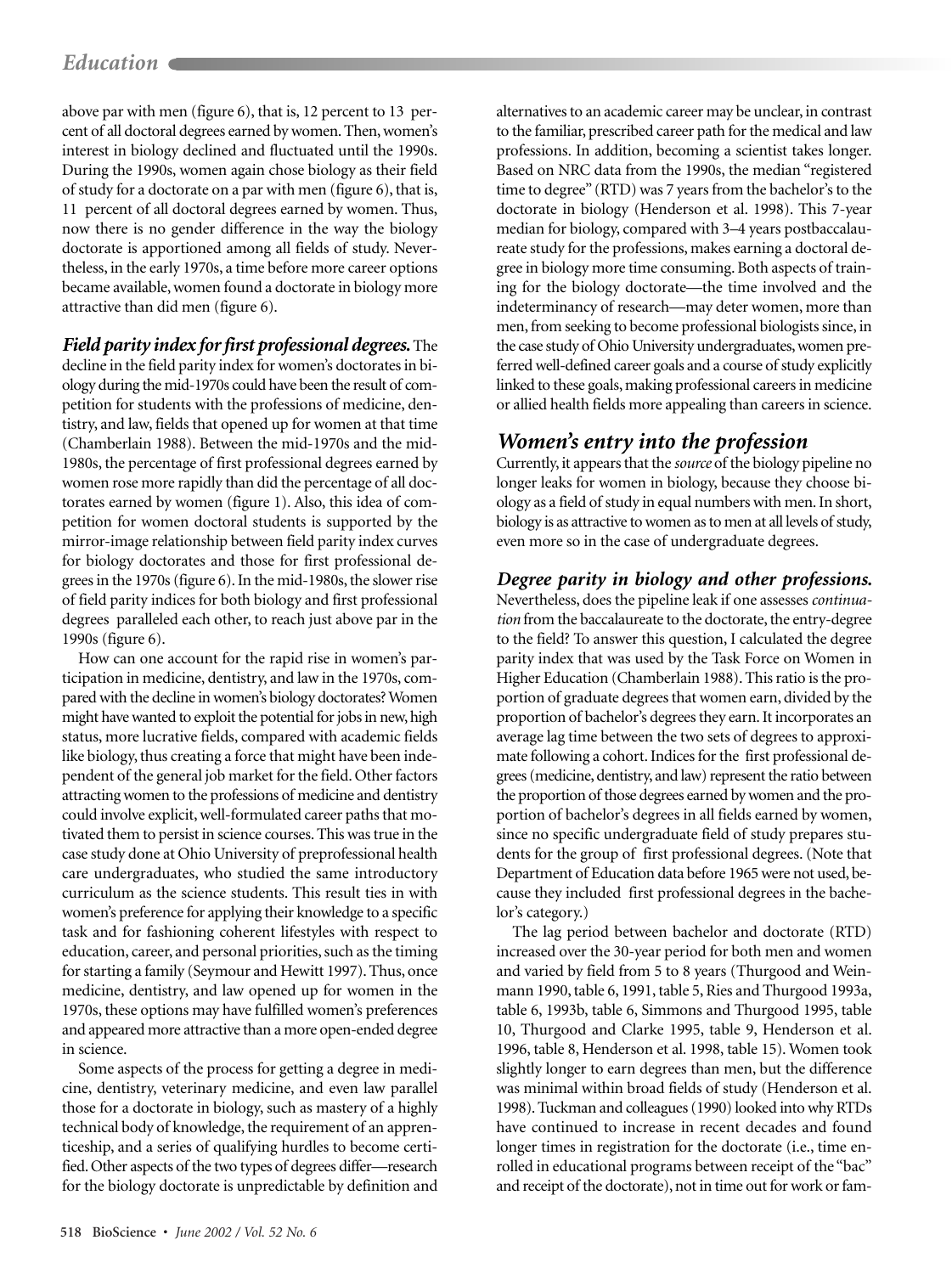ily, as might be suspected. For women and men in biology in the 1970s, the RTD was 5 to 6 years, 6 to 7 years in the 1980s, and in the 1990s, 7 years. The lag period for first professional degrees was accepted as 4 years, even though a law degree takes only 3 years. The RTD is an approximation of averages that seems best for dealing with retrospective data, but it needs to be viewed cautiously, as only an indication of a trend. Bowen and Rudenstine (1992) showed that a statistical artifact is produced by basing RTD on the cohort of completed PhDs, rather than on the cohort of entering students with bachelor's degrees. Thus, when numbers of bachelor's degrees fluctuate markedly, this lengthens the apparent RTD.

In a traditionally female-dominated field like education, women have been on a par with men since 1979 for continuing on to earn a doctorate (PhD or EdD). In the humanities, they have been on a par since 1983, and in the social sciences since 1986 (Chamberlain 1988). What do the 30-year trends reveal about women's entry into professional life as biologists? In the decade from the mid-1970s to the mid-1980s, a period of civil rights legislation, affirmative action, and attention to women's issues, the degree parity index for women in biology rose nearly to 0.9 (figure 7). That decade was also one of overall decline in the numbers of men earning doctorates in biology (figure 4). Then, curiously, the degree parity index for women in biology slowly declined to 0.8 by the mid-1980s and has been level since then (figure 7).

Why did women's degree parity in biology decline in the mid- to late 1980s? Since the degree parity index is based on a complicated relationship, scanning the inputs to the ratio and mentally incorporating the appropriate RTD may help explain what is behind the trends. For example, in figure 2 the proportion of bachelor's degrees in biology earned by women rises more steeply from the mid-1970s to the mid-1980s than the rise in women's doctoral degrees in the succeeding decade, when that cohort would have completed the PhD. Thus, gains at the undergraduate level were not succeeded by gains at the doctoral level to the same extent. This situation has resulted in a holding pattern for women's doctorates in biology, which hovered around 0.8 of degree parity in the 1990s, compared with the early 1980s, when women already in the pipeline appeared to be moving into the profession on a par with men (figure 7). One fascinating question is whether the spectacular rise in bachelor's degrees earned by women in biology in the 1990s will be matched by degree parity and entry into the profession in the next decade.

Patterns for degree parity in biology contrast strikingly with those for the practice of medicine, dentistry, and law. Thirty years ago, women were far below parity in those professions (figure 7), earning only 6 percent of the three professional degrees. Then, in the decade from the mid-1970s to the mid-1980s, women with bachelor's degrees increasingly entered those professions, so that the first professional degree index climbed toward parity, rapidly at first, then more slowly into the 1990s (figure 7). The dramatic rise toward parity for first professional degrees shows how women seized the opportunity to occupy professional niches when these professions were opened up for them. However, the move toward degree parity for first professional degrees tapered off in the 1990s and stabilized at about 0.8 of parity with men by the end of the decade (figure 7; NCES 2001a).

![](_page_7_Figure_6.jpeg)

*Figure 7. The degree parity index for women's degrees is a ratio of the proportion of women (compared to men) earning a graduate degree relative to the proportion of women earning an undergraduate degree, the recipients of the latter degree lagged for the average time it takes to complete the graduate degree. Women in biology have been on a par with men for continuing to a master's degree (ms) throughout the 30-year period. For the doctorate in biology (doc), women moved toward parity with men in the 1970s, nearly attained parity in the mid-1980s, then moved away and remained around 0.8 of parity into the 1990s. The index for first professional degrees in medicine, dentistry, and law (frstprof) was very low in the early 1970s, rose rapidly in the following decade, and converged with biology doctorates at the 0.8 index of parity with men in the 1990s. Reprinted from* **ASCB Newsletter** *(2000, vol. 23, pp. 18–21), with permission from the American Society for Cell Biology.*

# *Role of the culture of science*

Women earning a doctorate in biology nearly reached 0.9 parity with men in the mid-1980s, but then moved away. Likewise, the degree parity index for women earning professional degrees moved upward until the 1990s but never reached degree parity with men. Thus, in the 1990s, trends for both sets of degree parity indices appeared to be stalled around 0.8 of parity with men.

This lack of parity is disappointing because the perspective of the educational pipeline shifts from "creeping toward inclusivity in science" (Herschbach 1999, p. 66) to "some brake on women's participation continues to be imposed" (Chamberlain 1988, p. 206). If biology doctorates and first professional degrees both arrest at 80 percent of parity with men, then this may mean that society as a whole imposes constraints on career women who are unwilling to let professional entitlement completely modify plans for a family (Kaufman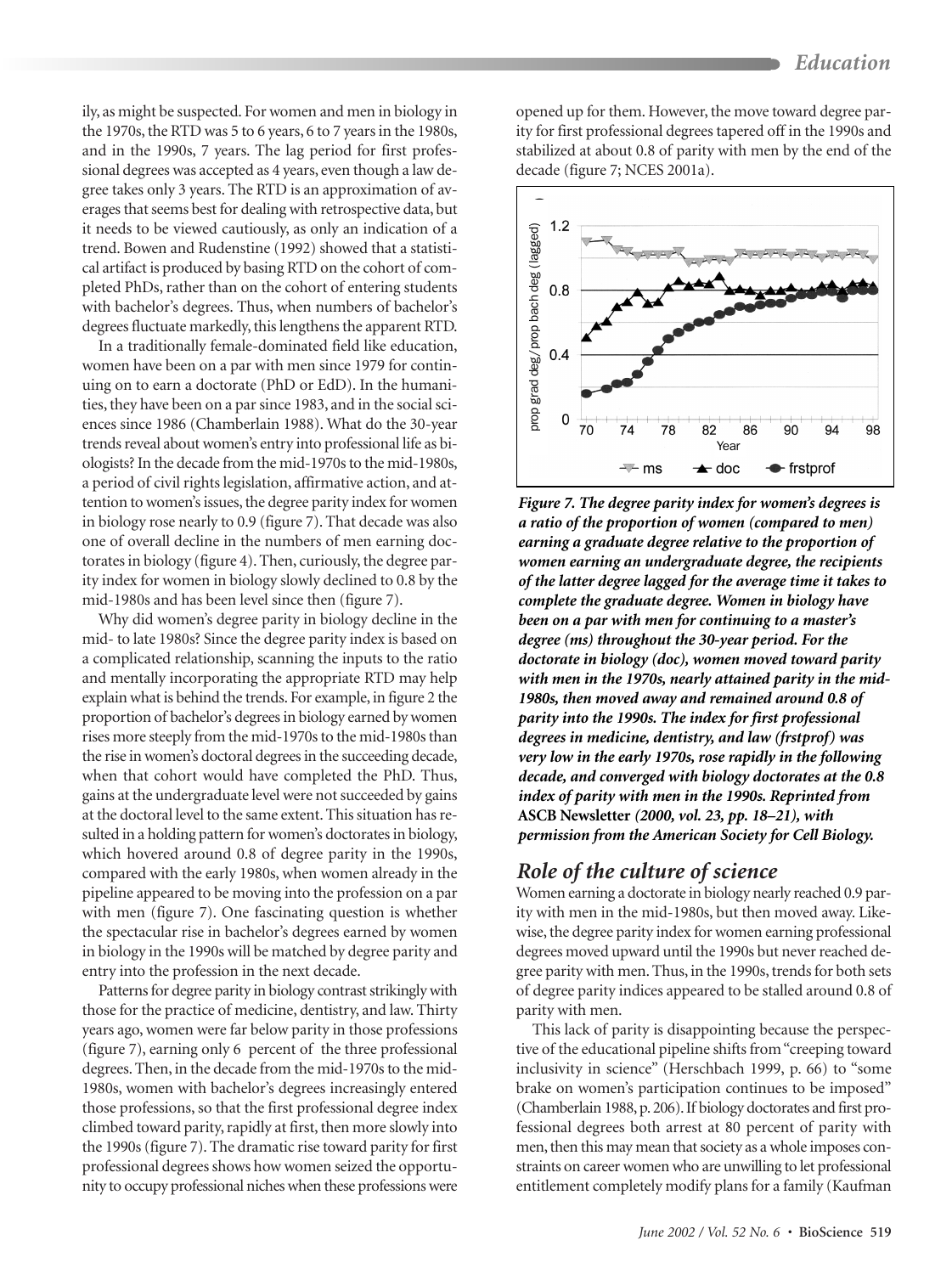1995, Crittenden 2001). For example, in the case study of university freshman biology majors described above, a small group of women opted for a lifestyle that put family considerations before career, and a significant proportion of them continued to hold this view as juniors. If lifestyles in all professions continue to impose heroic demands on women with families, then degree parity may remain at the 0.8 index, as some women are deterred from obtaining the professional credential.

However, if women's degree parity in biology stabilizes at only 0.8 of men's, while women's first professional degrees continue to rise to parity, then this could mean that the culture of science itself is to blame. Influences on women during college, when most students first encounter scientists, may affect their continuation in undergraduate biology studies, as well as doctoral studies. How can biologists encourage women—and also men—in the undergraduate science environment?

First, emphasize career counseling in the sciences. Scientists should inform even beginning students about possible career paths. With no single lock-step route available to a career in science, in contrast to the health care professions, science students may conclude that teaching and research in academe are their only choices, and therefore choose to go into another field. Although explicit career paths motivate undergraduate majors to persist in biology, women who want a practical outcome to their education may feel particularly restricted and ignorant about how the path to a science career works. For example, personal influences from family, teachers, and other significant adults had been more important for women than men who majored in science, mathematics, or engineering in college, and entering women also had less clear ideas about what they wanted from their college major in terms of a career (Seymour and Hewitt 1997). Also, in Sonnert and Holton's (1995) study of scientists with high potential, four times more women than men recalled having vague or unclear career aspirations when they began in science.

Second, provide mentors and appropriate role models, coupled with opportunities for research experience, throughout college, all of which are factors notable for inspiring undergraduates, especially women, to become scientists (Civian et al. 1997). In the Ohio University case study, women biology majors described positive experiences in the laboratory components of the introductory courses, echoing the huge impact that hands-on experiences in "real science" can have on the career goals of budding women scientists (Sonnert and Holton 1995).

Third, consider that the undergraduate educational process itself can inhibit women's participation in the sciences. An analysis of US undergraduate science education (1985–1989) showed that, "compared to faculty in other fields, science faculty use more hierarchical and authoritarian approaches in the classroom than do their counterparts in other disciplines and are less likely to be student centered in their pedagogy," a style that provides fewer opportunities for meaningful contact between students and faculty and one that can create an

environment that leads to alienation and discouragement of students (Astin and Astin 1992, pp. 9–12). In another study, poor pedagogy in college introductory science courses made learning difficult and repelled bright students who had proven excellent in other fields (Tobias 1990). Moreover, in the case study of first year biology majors at Ohio University, a series of interacting factors, including inadequate counseling in the face of academic difficulties and the perception of a weeding-out educational atmosphere, deterred more women than men from persisting in the biology major. More important, these factors in the introductory science environment made continuation difficult even for the women who stayed in the science field. Could these same factors dampen women's enthusiasm for remaining in the pipeline to become professional biologists? If so, understanding that these factors can discourage women will be important for stanching leaks at the entry level to the profession.

Women may become discouraged from pursuing science to the highest level when they do not recognize the cues for surviving in an elite, male model of science education in the introductory courses of the pipeline (Seymour and Hewitt 1997). Seymour and Hewitt (1997) postulate that the process of childhood and adolescent socialization renders young men, but usually not young women, familiar with the process of induction into the system of science, with its challenges to respond with "self-sufficiency and stoicism and to show independence from the need for nurturing" (p. 266). In treating young women the same as young men, "by challenging everyone in the class to 'prove' their 'manliness' by standing up to the harshness of their teaching methods, curriculum pace, and student assessment system in introductory classes, faculty are sending out a meaningless message to the female minority [i.e., minority in all sciences and engineering]" (p. 261). Alternatively, women may recognize those cues but prefer not to continue in a field they deem basically unfriendly to their style and values.

Fourth, scientists can emphasize the value in different career paths and remove a brake on women's participation in the form of subtle accreditation practices. Eisenhart and Finkel (1998) suggest that women reproduce their subordinate status in science when they choose not to pursue a doctorate, but turn instead to master's level certification and to teaching or technical posts, thereby giving up full professional responsibility for the direction of science. As previously discussed, women have been on a par with men for earning master's degrees in biology for the past 30 years but still lag behind at the doctoral level (figure 7).

#### *Conclusion*

I propose that further progress toward a totally inclusive practice of biology can only come with changes in how we think about who will become a professional biologist. Usually, we assume that scientific talent is a relatively rare gift and that survivors of intense competition are more fit and committed to be scientists. This mentality tends to weed out potential future scientists in the introductory science courses